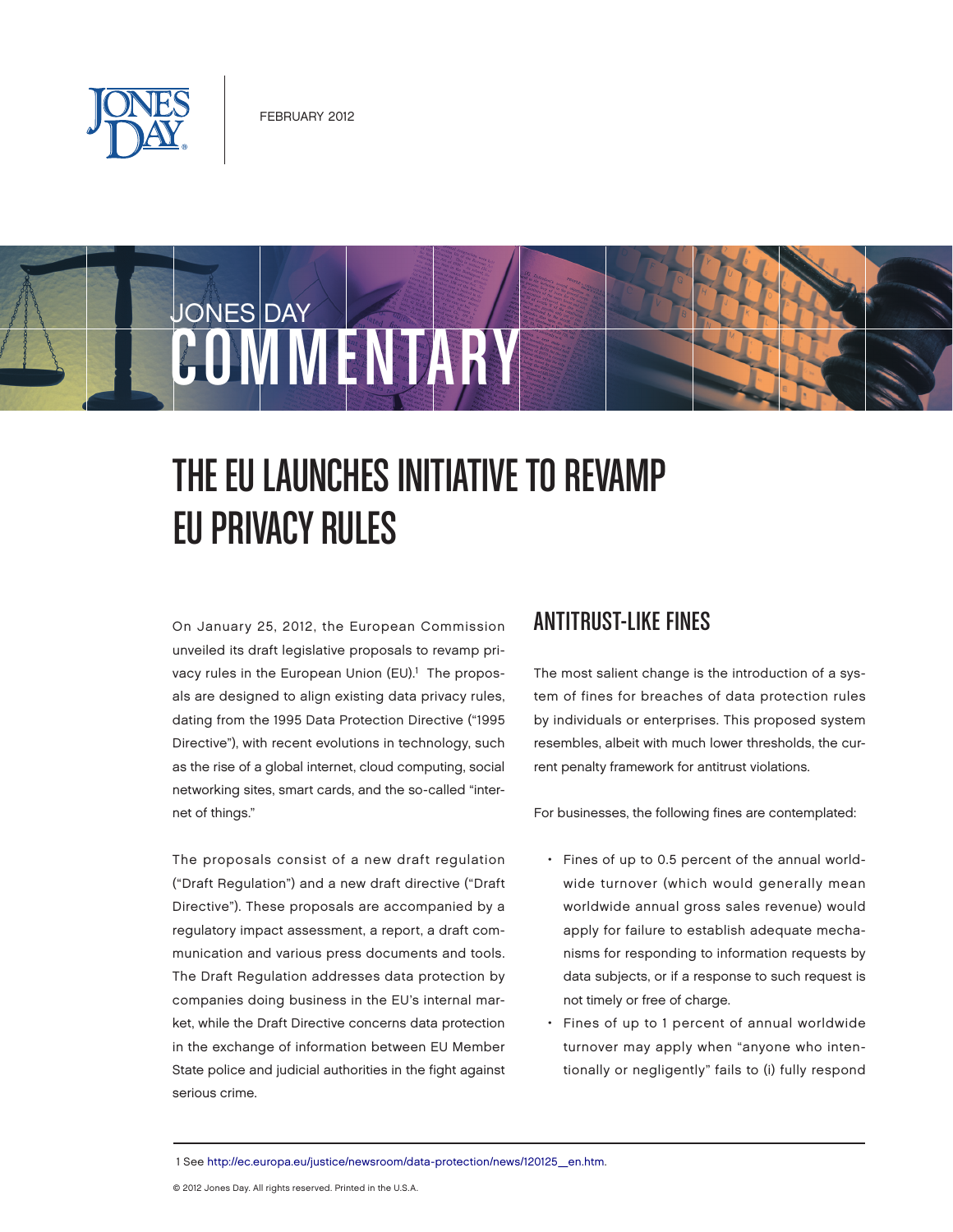to information requests by data subjects, (ii) rectify mistakes, (iii) comply with the "right to be forgotten," (iv) obstruct data portability, (v) sufficiently determine co-responsibility with co-controllers, (vi) maintain sufficient documentation on processing operations, or (vii) adhere to rules for sensitive data.

Fines of up to 2 percent of annual worldwide turnover are contemplated in several cases, including (i) illegal processing of data and sensitive data, (ii) failure to appoint a data protection officer or, for undertakings located outside the EU, a representative within the EU, (iii) lack of appropriate measures to comply with the privacy "by default" and "by design" principles (as further explained below), (iv) failure to provide notice of a data breach in a timely and/or complete manner, (v) failure to perform an impact assessment and obtain prior authorization where required, (vi) failure to cooperate with data protection authorities ("DPA"), (vii) breach of rules on international data transfers, and (viii) failure to comply with professional secrecy rules.

The above-mentioned fine levels are maximum amounts, and the extent to which turnover will also be used in practice as a matrix to calculate actual fines remains to be seen. The Draft Regulation provides only for criteria that must be taken into consideration for setting fines, such as the nature, gravity, and duration of the breach, intent, recidivism, and cooperation, but it does not actually establish fining guidelines.

# EXTENDED SCOPE OF PRIVACY RULES

The proposals also extend the scope of privacy rules, both materially and territorially.

Materially, the Draft Regulation increases the protection afforded to data subjects by expressly including within the scope of personal data all data that can be identified by reference to location data and online identifiers. Sensitive data requiring specific protection now also include criminal records and genetic data. Furthermore, obligations previously applicable only to data controllers (e.g., data owners) are now also applicable to data processors (e.g., service providers). For instance, service providers that process personal data on behalf of the controller, such as many cloud computing companies, will have direct obligations under the Draft Regulation.

Currently, controllers are required to impose data protection requirements on processors. The Draft Regulation also confers joint-controller status on a processor that processes data beyond the controller's instructions.

Territorially, the Draft Regulation extends the application of data protection rules to undertakings not established in the EU if (i) the data originates from persons residing in the EU, and (ii) the processing activities relate either to the offering of goods or services in the EU or the monitoring of the person's behavior in the EU. Such undertakings must now also designate a representative within the EU.

#### OPT-IN

Consent remains the keystone of the framework but is now more strictly defined. According to the 1995 Directive, the data subject should "unambiguously" give his consent prior to data processing. Consent now needs to be explicit, i.e., given either by a statement or by clear affirmative action. The Draft Regulation thus sanctifies the "opt-in" system. The consent of children below the age of 13 will now entail verifiable parental consent.

#### ONE-STOP SHOP

Depending on the countries where they do business, companies can currently be subject to up to 27 sets of different rules and DPAs. The Draft Regulation establishes the country of origin principle, whereby the applicable law and the competent DPA will be that of the country where the business has its main place of establishment, i.e., for the controller, this is essentially the place in the EU where the main decisions on data processing are made; for the processor, this is the place of central administration within the EU.

However, there are limitations to the one-stop-shop principle, because the Draft Regulation allows data subject and data protection associations to (i) lodge complaints to the DPA in their country, and (ii) bring proceedings against a controller or processor before the courts of the Member State where the data subject has his habitual residence.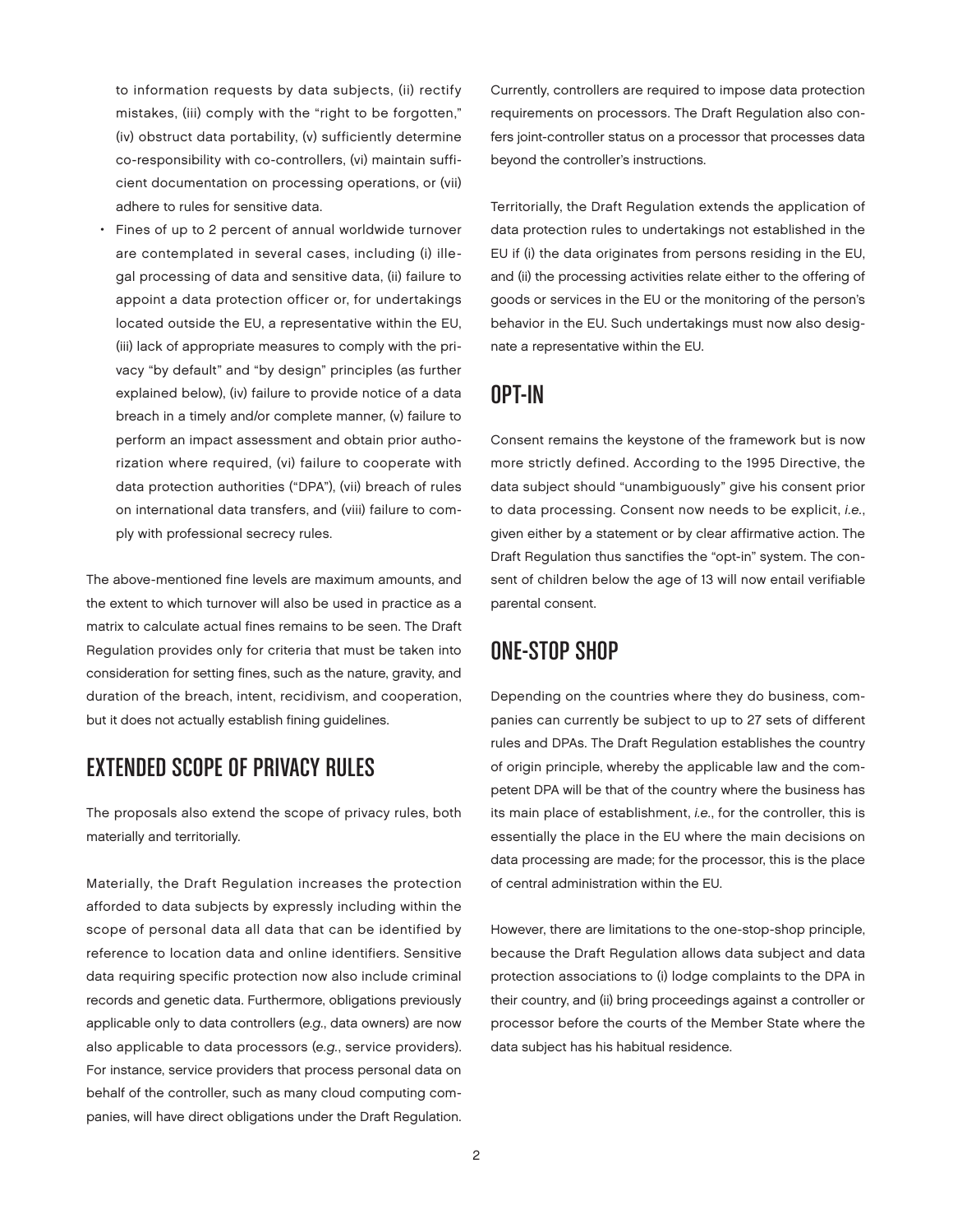# ABOLITION OF THE NOTIFICATION PROCEDURES, EXCEPT FOR DATA BREACHES

The current system of systematic notifications to the DPA of automatic data processing is proposed to be eliminated. Instead, companies will be responsible for self-assessing their practices based on (i) the internal appointment, within medium and large businesses, of a data protection officer to monitor compliance, (ii) the maintenance of documentation of all processing operations, to be available on request to the DPA, and (iii) impact assessments and prior approval of the DPAs for certain processing, such as video surveillance and large-scale filing systems on children, genetic data, or biometric data.

The Draft Regulation also contemplates requiring companies to provide notice of any data breach to (i) the DPA as soon as possible, and where feasible within 24 hours, and (ii) data subjects affected by the breach without undue delay.

#### STREAMLINING INTERNATIONAL DATA TRANSFERS

The Draft Regulation first clarifies that the Commission alone shall adopt adequacy decisions (i.e., determinations that the country of destination affords adequate data protection), allowing the free flow of information. The Draft Regulation also formalizes the practice of Binding Corporate Rules ("BCRs"), as developed by the Article 29 working party. BCRs are personal data protection policies, adhered to voluntarily by controllers to transfer data within a group of companies.

The Draft Regulation aims at increasing BCR efficiency by simplifying the process of DPA approval of BCRs and by extending their use to data processors. Finally, a new derogation is introduced based on the controller's or processor's legitimate interest, but only if the transfer is not frequent or massive, and only after assessing and documenting the circumstances of that transfer.

# RIGHT TO BE "FORGOTTEN," PRIVACY BY DEFAULT, PRIVACY BY DESIGN, AND DATA **PORTABILITY**

The draft Regulation introduces several new concepts.

First, the "right to be forgotten" strengthens the possibility to delete incomplete or inaccurate data by allowing each data subject to request a controller to delete any stored personal data and to stop any further dissemination of such data. Where the controller has made the data public, this would mean taking all reasonable steps toward removal of any link, copy, or replication of such data.

Second, under "privacy by design," appropriate technical and organizational measures and procedures shall be implemented, by the time of the determination of the means of processing, in order to guarantee the protection of the rights of data subjects.

Third, "privacy by default" implies that privacy-friendly default settings will be the norm under the Draft Regulation.

Fourth, "data portability" triggers a right to transfer data from one electronic processing system to another, without hindrance from the controller. If asked by the data subject, the data controller must provide a copy of data undergoing processing in an electronic and structured format that is commonly used, allowing for further use by the data subject.

For all of the above concepts, the Commission shall have the power to adopt secondary legislation to detail these specific obligations.

#### NEXT STEPS

The proposed draft legislation will now be discussed in the European Parliament and the European Council, both of which may amend the text prior to its final adoption. The duration of the legislative process will depend on the ability to find a common position, but it is not expected to be finalized before 2013.